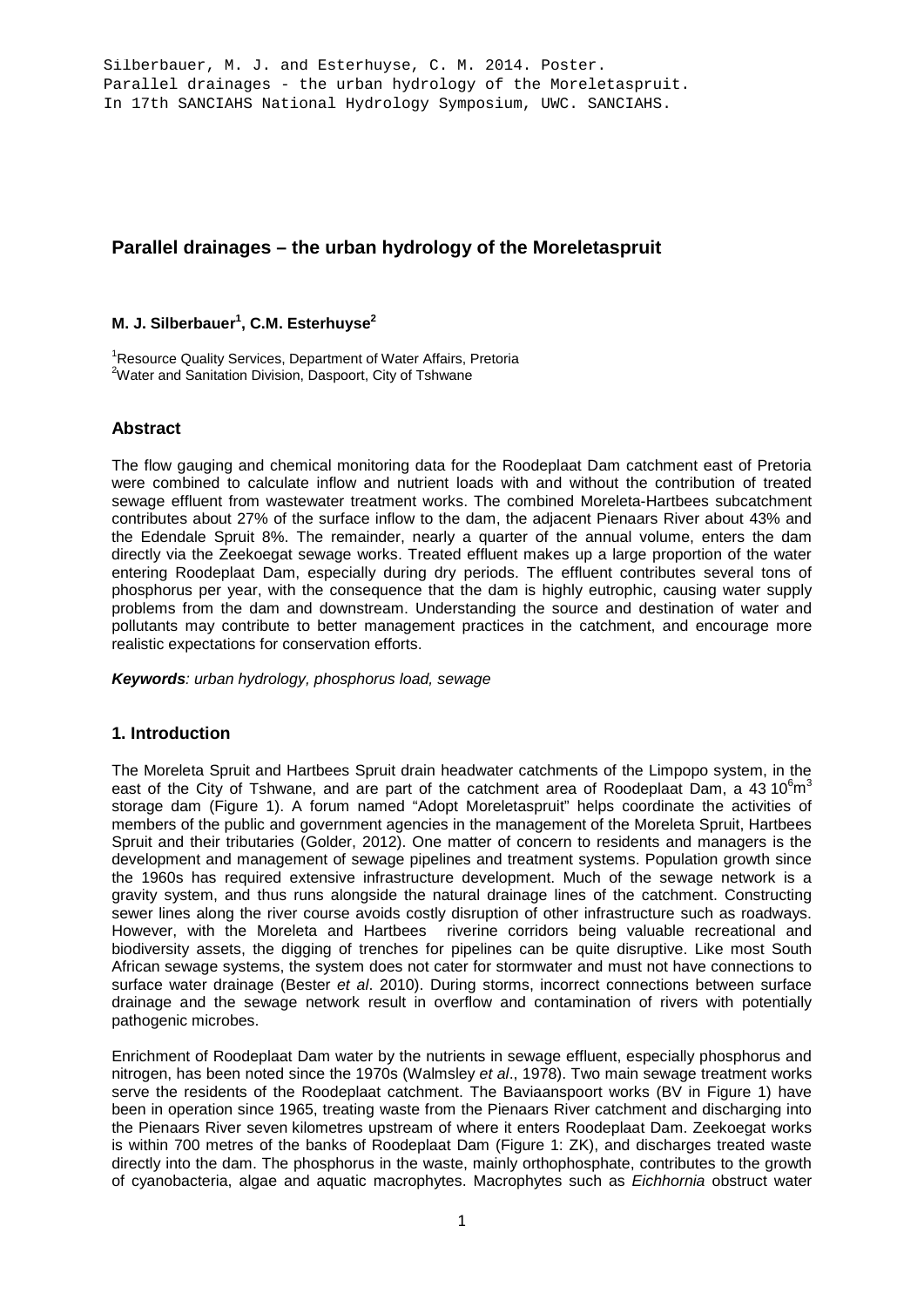flow and hinder recreational use of the dam. Cyanobacteria ("blue-green algae") produce toxins under certain conditions. The City of Tshwane abstracts water directly from Roodeplaat Dam via selectivedepth offtakes at the wall, and the presence of cyanobacterial toxins complicates the potable water treatment process (van Ginkel and Silberbauer, 2007; Harding *et al*., 2009; van Ginkel, 2011).

This study presents a preliminary study of the current hydrology of the Roodeplaat Dam catchment and sums up the movement of phosphorus through the system. It also highlights areas where our understanding of the system is incomplete.



Figure 1. The catchment of Roodeplaat Dam, showing the subcatchment areas, monitoring sites, rivers, waterbodies and urban landuse. The total surface area upstream of the dam wall is about 682 km<sup>2</sup>. The highlighted area is the Moreleta-Hartbees catchment.

#### **2. Methods**

Several reports and papers provide historical information on the limnology and hydrology of Roodeplaat Dam and its catchment, for example Walmsley *et al*., (1978), Hohls *et al*. (1998) and van Ginkel and Silberbauer (2007). Monitoring data are also available from local and national government databases.

#### **2.1 Data sources**

Flow and phosphorus data for the Pienaars River are from the national Department of Water Affairs (DWA) monitoring site A2H027 and for the Edendale Spruit from site A2H029 (27 and 29 in Figure 1). The dataset for the Moreleta Spruit is a combination of the partially overlapping time series for site A2H028 and sites A2H054 and A2H055 (28, 54 and 55 in Figure 1) (DWA-HS, 2014 and DWA-QS, 2014: flow data are from A2H054 + A2H055 and chemical data from A2H028). Precipitation measurements are from DWA site A2E013 and dam levels from site A2R009 (DWA-HS, 2014). Data for sewage works were obtained from the City of Tshwane (CoT) municipal records for 2004-2013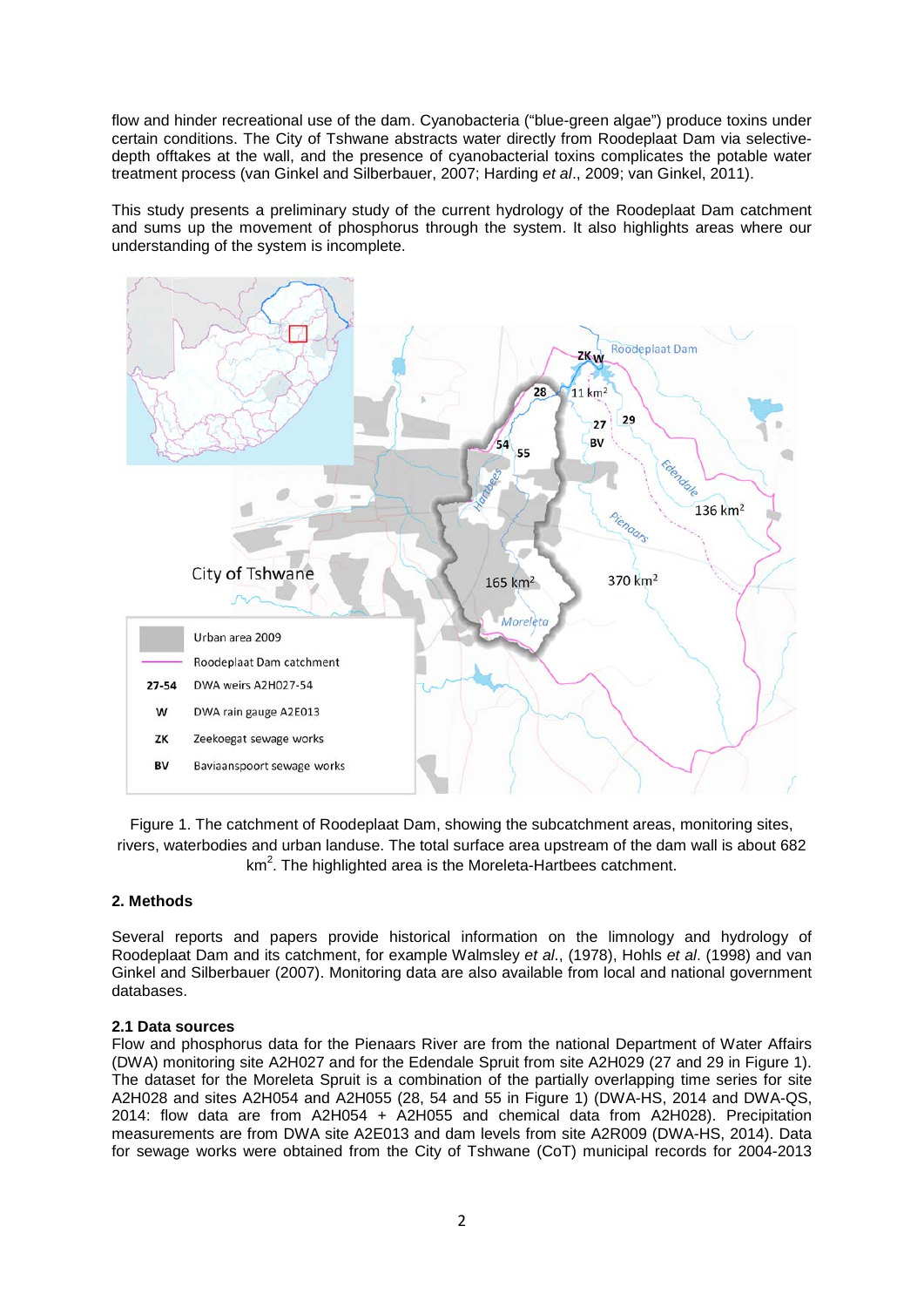(CoT, 2014), and summaries in earlier reports (Weilbach 1979, Grobler and Silberbauer, 1984; Hohls et al., 1998).

#### **2.2 Calculations**

Load calculation was by the simple method of multiplying total monthly flows by median monthly total phosphorus concentrations (e.g. Rossouw *et al*., 2008). Where necessary, gap-filling was applied using adjacent records: large gaps were present in the river phosphate records for 1960-1979 and 1991-1992 and the sewage data for 1996-2003. An estimate for the total annual discharges before catchment development was made by apportioning the WR90 flow for quaternary catchment A23H between the three subcatchments.

Flow monitoring, but not chemical sampling, for the combined Moreleta and Hartbees Spruit site at A2H028 ceased in 1995, so the flow data for A2H054 and A2H055 were combined for subsequent years. The Moreleta Spruit dataset is therefore a composite of information from three sites.

An estimate of the contribution of the Baviaanspoort sewage works to the flow and load in the Pienaars River was made by subtracting the sewage values from the river values. This did not always give sensible answers, as will be seen.

#### **3. Results and discussion**

The mean annual runoff into Roodeplaat Dam has gradually increased since measurements began in 1962 (Table 1), although long-term median rainfall has remained fairly constant at around 700 mm per year in the lower part of the catchment (Figure 2). Peaks in the data reflect the occasional extreme flooding that occurs in the catchment, where the mean annual flow can occur within a few hours: for example, the estimated peak flow after a storm over Pretoria in 1978 was 1 900 m<sup>3</sup>s<sup>-1</sup> (Kovacs, 1978). The load of phosphorus has also increased steadily, although exact figures are not available for every year since completion of the dam (Table 2).

The different monitoring cycle for DWA and CoT can lead to anomalies in load estimates. An extreme example is the unusually high value for Pienaars River downstream of Baviaanspoort sewage works in 2013 (last row of Table 2 and the final value in the total phosphorus time-series plot in Figure 2). In this case, the peak is the result of a single value of 10.5 mg P/L recorded in the DWA dataset for Pienaars River. The corresponding orthophosphate reading for the sample was 8.0 mg P/L so the analysis seems consistent. Two WRC projects are currently dealing with aspects of flow data processing and phosphorus load calculation, and the final reports should provide a more solid basis for consistently estimating runoff and load.

Much of the increased flow into Roodeplaat Dam from the Moreleta-Hartbees subcatchment appears to come from outside the catchment in the form of the municipal water supply which eventually enters the sewage network. The gauging stations in the Moreleta-Hartbees catchment reflect a graduallyincreasing flow rate, and the source of this is unclear because the sewage reticulation by-passes the river completely. Possible sources are leakages from the water supply or sewage systems, and changes in the rainfall to runoff ratio resulting from urbanisation.

The decision to site the Zeekoegat sewage works on the banks of Roodeplaat Dam may have been controversial, especially with regard to contamination of a recreation site, but it has had some benefits. The considerable volume of water used for sewage transport in the catchment is retained for reuse after treatment. Furthermore, the Moreleta-Hartbees river channels are spared the fate of becoming a channel for treated effluent, as has happened to the Pienaars downstream of the Baviaanspoort sewage works.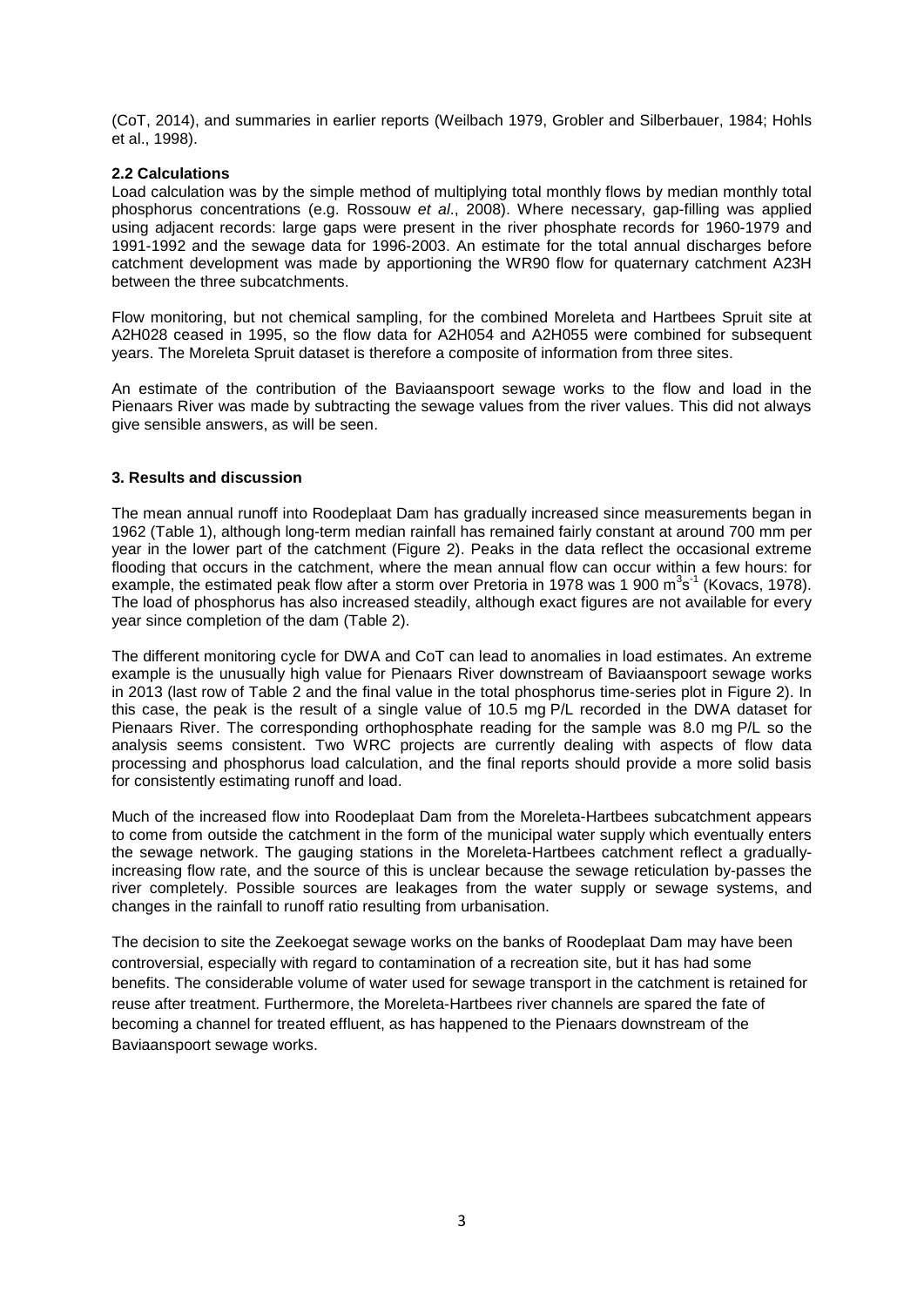Table 1. Annual inflows as 10 $6m^3$  to Roodeplaat Dam from the three subcatchments in Figure 1, including sewage effluent volumes. WWTW = sewage works. WR90 = Midgley *et al*. (1994) "naturalised" flow. Sequences of identical flows are estimates. The negative flow for Pienaars minus Baviaanspoort in 1992 is a result of combining flows from different sources.

|              |               | Moreleta Zeekoegat | <b>Pienaars minus</b>   | <b>Baviaanspoort Edendale</b> |               |
|--------------|---------------|--------------------|-------------------------|-------------------------------|---------------|
| Year         | <b>Spruit</b> | <b>WWTW</b>        | <b>Baviaanspt. WWTW</b> | <b>WWTW</b>                   | <b>Spruit</b> |
| <b>WR90</b>  | 7.0           | 0.0                | 15.6                    | 0.0                           | 5.7           |
| 1963         | 0.9           | 0.0                | 4.2                     | 0.0                           | 1.0           |
| 1964         | 2.6           | 0.0                | 7.4                     | 0.0                           | 0.8           |
| 1965         | 0.8           | 0.0                | 3.3                     | 0.0                           | 0.2           |
| 1966         | 2.5           | 0.0                | 5.5                     | 4.0                           | 1.3           |
| 1967         | 12.2          | 0.0                | 53.3                    | 4.0                           | 13.8          |
| 1968         | 4.3           | 0.0                | 3.6                     | 4.0                           | 1.8           |
| 1969         | 7.8           | 0.0                | 9.8                     | 4.0                           | 2.5           |
| 1970         | 4.0           | 0.0                | 1.8                     | 4.0                           | 1.0           |
| 1971         | 8.0           | 0.0                | 13.8                    | 4.0                           | 3.0           |
| 1972         | 5.6           | 0.0                | 6.4                     | 4.0                           | 1.3           |
| 1973         | 3.8           | 0.0                | 5.2                     | 4.0                           | 0.4           |
| 1974         | 5.8           | 0.0                | 8.7                     | 4.0                           | 1.8           |
| 1975         | 21.1          | 0.0                | 44.3                    | 4.0                           | 11.2          |
| 1976<br>1977 | 18.4<br>8.1   | 0.0<br>0.0         | 28.0<br>9.7             | 4.0<br>4.0                    | 8.9<br>3.6    |
| 1978         | 20.4          | 0.0                | 48.8                    | 4.0                           | 14.4          |
| 1979         | 6.2           | 0.0                | 9.2                     | 4.0                           | 1.4           |
| 1980         | 10.9          | 0.0                | 18.7                    | 4.5                           | 4.0           |
| 1981         | 7.9           | 0.0                | 6.7                     | 4.5                           | 1.3           |
| 1982         | 6.6           | 0.0                | 5.2                     | 4.5                           | 0.4           |
| 1983         | 7.1           | 0.0                | 9.1                     | 4.5                           | 1.1           |
| 1984         | 4.7           | 0.0                | 1.7                     | 4.5                           | 0.4           |
| 1985         | 8.2           | 0.0                | 4.5                     | 4.5                           | 0.3           |
| 1986         | 8.0           | 0.0                | 5.4                     | 4.5                           | 0.7           |
| 1987         | 8.4           | 0.0                | 12.3                    | 4.5                           | 2.1           |
| 1988         | 8.4           | 0.0                | 3.7                     | 7.7                           | 0.4           |
| 1989         | 11.8          | 0.0                | 11.2                    | 7.7                           | 1.0           |
| 1990         | 8.7           | 0.0                | 7.4                     | 7.7                           | 0.9           |
| 1991         | 13.9          | 0.0                | 18.9                    | 7.7                           | 7.4           |
| 1992         | 3.0           | 11.5               | $-1.9$                  | 11.1                          | 0.0           |
| 1993         | 9.3           | 11.5               | 2.8                     | 11.1                          | 0.4           |
| 1994         | 9.3           | 11.5               | 4.7                     | 11.1                          | 0.7           |
| 1995         | 13.5          | 11.5               | 5.8                     | 11.1                          | 1.3           |
| 1996         | 23.6          | 11.5               | 38.9                    | 11.1                          | 9.7           |
| 1997         | 22.6          | 11.5               | 34.0                    | 11.1                          | 8.8           |
| 1998         | 14.2          | 11.5               | 8.9                     | 11.1                          | 3.4           |
| 1999         | 3.1           | 11.5               | 5.2                     | 11.1                          | 1.9           |
| 2000         | 11.6          | 11.5               | 47.0                    | 11.1                          | 7.5           |
| 2001         | 1.9           | 11.5               | 7.1                     | 11.1                          | 2.1           |
| 2002         | 8.2           | 11.5               | 2.7                     | 11.1                          | 1.4           |
| 2003         | 10.7          | 11.5               | 4.4                     | 11.1                          | 1.6           |
| 2004         | 16.0          | 11.5               | 14.7                    | 11.1                          | 4.3           |
| 2005         | 14.7          | 14.8               | 7.8                     | 13.7                          | 3.8           |
| 2006         | 25.4          | 16.2               | 21.8                    | 15.0                          | 7.6           |
| 2007         | 13.9          | 15.9               | 6.0                     | 15.4                          | 2.7           |
| 2008         | 25.9          | 16.2               | 29.9                    | 16.8                          | 13.3          |
| 2009         | 28.1          | 18.2               | 21.4                    | 19.7                          | 7.2           |
| 2010         | 23.7<br>34.1  | 18.3               | 22.1<br>34.0            | 19.3                          | 7.4           |
| 2011<br>2012 | 23.0          | 17.9<br>18.9       | 17.4                    | 20.6<br>18.0                  | 10.6<br>4.2   |
| 2013         | 21.7          | 22.0               | 13.0                    | 19.2                          | 6.1           |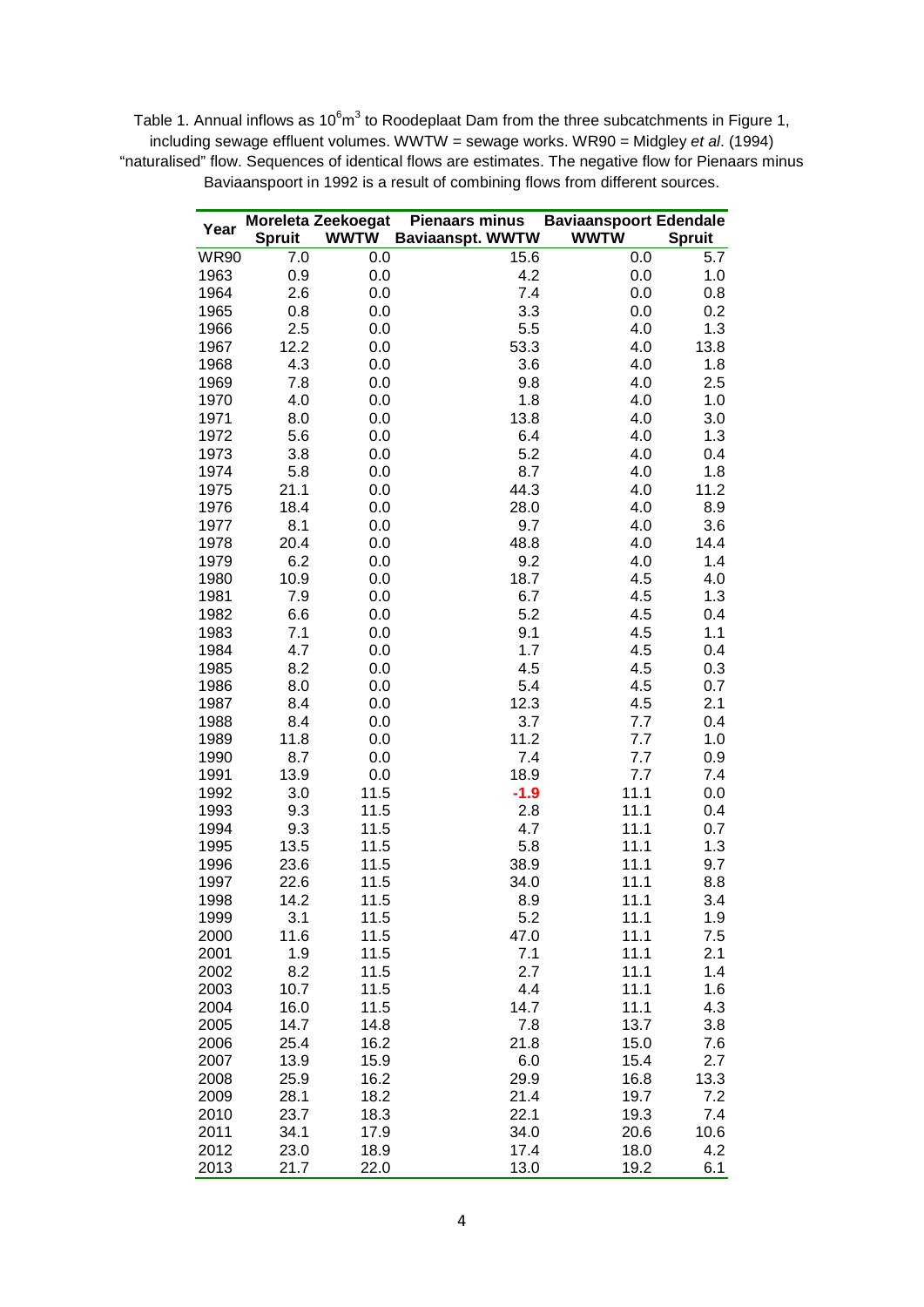Table 2. Annual total phosphorus load estimates in tons from the three Roodeplaat Dam subcatchments in Figure 1, including sewage effluent sources. WWTW = sewage works. Sequences of identical loads are estimates. The negative values for the Pienaars River minus the Baviaanspoort load are a reminder of the limitations of load calculation methods.

|      |               | Year Moreleta Zeekoegat | <b>Pienaars minus</b>   | <b>Baviaanspoort Edendale</b> |               |
|------|---------------|-------------------------|-------------------------|-------------------------------|---------------|
|      | <b>Spruit</b> | <b>WWTW</b>             | <b>Baviaanspt. WWTW</b> | <b>WWTW</b>                   | <b>Spruit</b> |
| 1974 | 0.40          | 0.00                    | 9.00                    | 24.00                         | 0.10          |
| 1975 | 0.40          | 0.00                    | 9.00                    | 21.20                         | 0.10          |
| 1980 | 0.93          | 0.00                    | 31.78                   | 16.40                         | 0.15          |
| 1981 | 0.57          | 0.00                    | 22.25                   | 16.40                         | 0.04          |
| 1982 | 0.84          | 0.00                    | 17.33                   | 16.40                         | 0.01          |
| 1983 | 0.32          | 0.00                    | 18.01                   | 16.40                         | 0.15          |
| 1984 | 0.21          | 0.00                    | $-1.63$                 | 16.40                         | 0.03          |
| 1985 | 0.20          | 0.00                    | $-4.74$                 | 16.40                         | 0.03          |
| 1986 | 0.34          | 0.00                    | 7.21                    | 16.40                         | 0.08          |
| 1987 | 0.19          | 0.00                    | 11.63                   | 16.40                         | 0.17          |
| 1988 | 0.30          | 0.00                    | 2.27                    | 14.80                         | 0.02          |
| 1989 | 0.44          | 0.00                    | 3.84                    | 14.80                         | 0.13          |
| 1990 | 0.33          | 0.00                    | 2.37                    | 14.80                         | 0.03          |
| 1991 | 0.40          | 0.00                    | 18.11                   | 14.80                         | 0.28          |
| 1992 | 0.16          | 24.50                   | $-1.83$                 | 13.70                         | 0.00          |
| 1993 | 0.52          | 24.50                   | 10.24                   | 13.70                         | 0.06          |
| 1994 | 0.41          | 24.50                   | $-0.75$                 | 13.70                         | 0.09          |
| 1995 | 0.67          | 24.50                   | 3.27                    | 13.70                         | 0.30          |
| 1996 | 0.84          | 24.50                   | 22.61                   | 13.70                         | 1.04          |
| 1997 | 0.94          | 24.50                   | 27.74                   | 13.70                         | 1.19          |
| 1998 | 0.79          | 24.50                   | 48.32                   | 13.70                         | 0.29          |
| 1999 | 0.11          | 24.50                   | 20.06                   | 13.70                         | 0.24          |
| 2000 | 0.55          | 24.50                   | 24.07                   | 13.70                         | 0.82          |
| 2001 | 0.11          | 24.50                   | 7.02                    | 13.70                         | 0.23          |
| 2002 | 0.36          | 24.50                   | $-2.96$                 | 13.70                         | 0.35          |
| 2003 | 0.47          | 24.50                   | 6.10                    | 13.70                         | 0.14          |
| 2004 | 1.27          | 24.50                   | 19.84                   | 13.70                         | 0.77          |
| 2005 | 0.70          | 25.46                   | $-1.26$                 | 24.75                         | 0.49          |
| 2006 | 1.46          | 28.12                   | 7.11                    | 26.18                         | 1.25          |
| 2007 | 9.56          | 12.73                   | $-3.93$                 | 40.63                         | 0.65          |
| 2008 | 1.16          | 13.99                   | 36.20                   | 40.51                         | 3.82          |
| 2009 | 0.60          | 21.35                   | $-24.99$                | 80.44                         | 5.81          |
| 2010 | 2.30          | 15.33                   | 11.47                   | 39.90                         | 6.90          |
| 2011 | 2.04          | 9.22                    | 27.50                   | 22.16                         | 2.53          |
| 2012 | 0.57          | 8.48                    | $-0.70$                 | 42.49                         | 0.57          |
| 2013 | 0.73          | 11.61                   | 62.44                   | 55.31                         | 1.57          |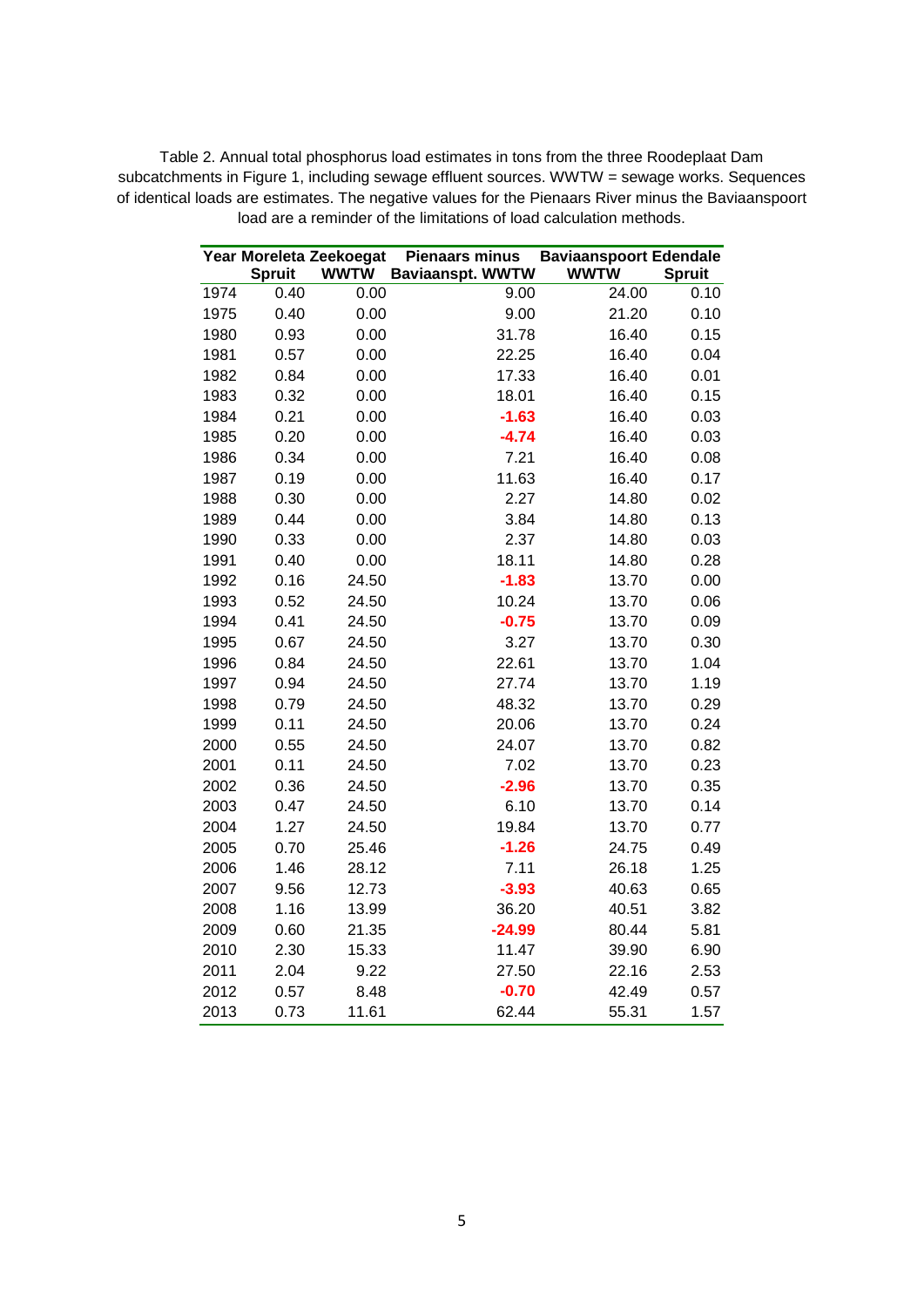

Figure 2. Summarised time series data from several sources, aligned as closely as possible to a single time axis. (a) Roodeplaat Dam levels from the gauge plate at the dam wall; (b) Annual rainfall from records at Roodeplaat Dam; (c) Flows estimated for the Roodeplaat Dam catchment (cf. Table 1): the monitoring site map codes are in parentheses and cross-hatching marks extensively interpolated data—the horizontal line indicates where annual inflow has exceeded the full supply volume of the dam; (d) Loads estimated for the catchment (cf. Table 2).

The volumes of effluent entering Roodeplaat Dam make up a large proportion of the total inflow, and this is not only important as a factor in eutrophication, but also a matter of concern for water users downstream. Already, municipal water providers use the dam as a source, extracting water at the dam wall and treating it to potable standards. Water released from the dam flows downriver for nearly 1 700 km before it reaches the sea, and many of those who abstract it for various purposes are probably unaware of where it comes from and what it contains.

#### **4. Conclusion**

The present flow regime of the Roodeplaat Dam catchment is very different from the probable "natural" conditions, in that treated sewage effluent provides a continuous source of water throughout the year, much of it derived from outside the catchment via the municipal water supply system. The network of pipes transporting sewage to the Zeekoegat works functions as a sort of cryptic drainage system running parallel to the Moreleta Spruit, with comparable volumes to the surface drainage. The sewage works also deliver large amounts of phosphate to the system, despite removal of a great deal using the best available methods. The results of excess nutrients in the aquatic system are eutrophication and increased treatment cost for downstream users.

Not all the information about the hydrology is readily available, and a model of inputs and outputs to the catchment using the data reported here along with municipal water consumption figures would be of assistance in visualising how the whole system works, and would be helpful for managing the catchment. Such a model would also provide a basis for investigating the transport of solutes and